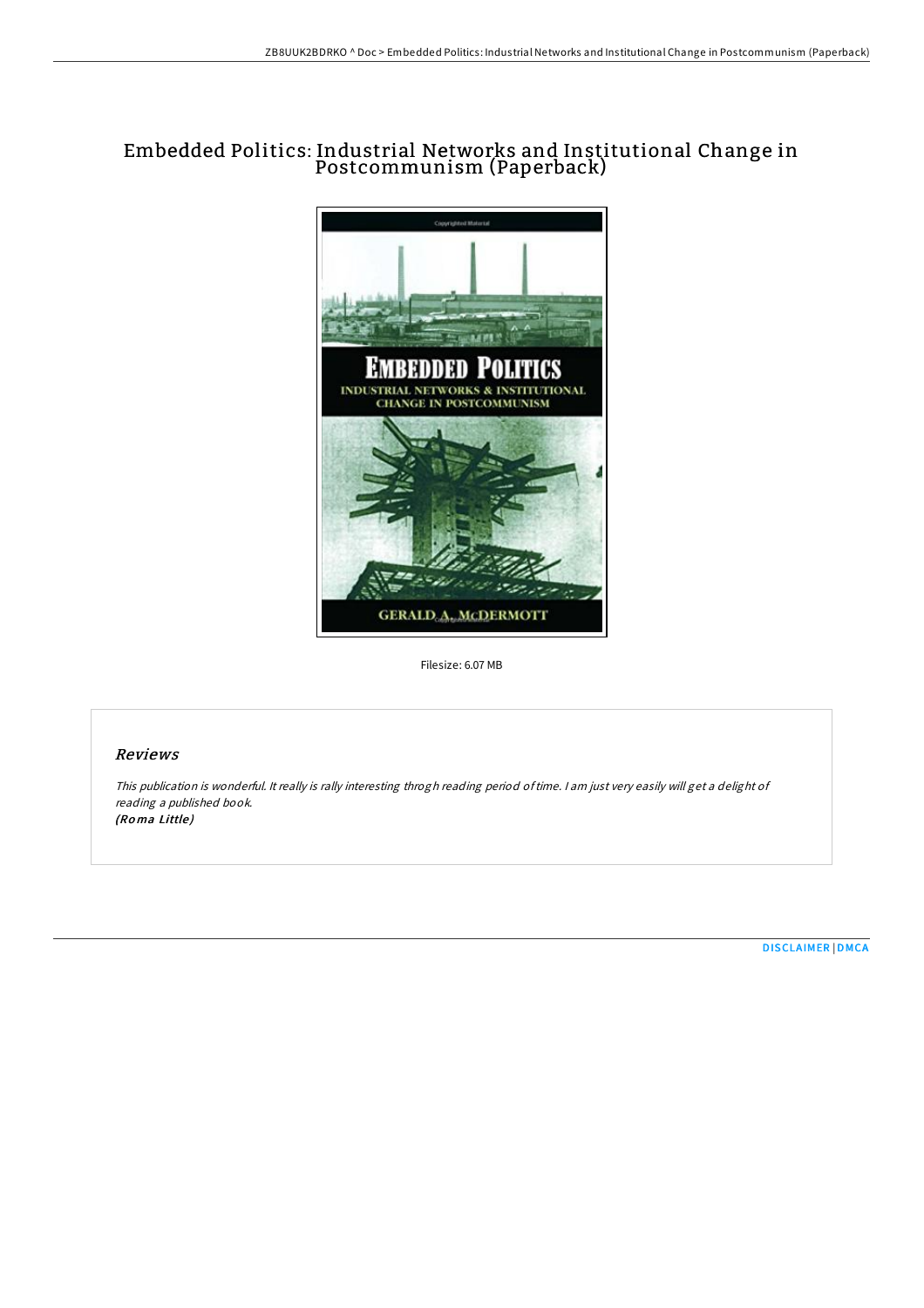### EMBEDDED POLITICS: INDUSTRIAL NETWORKS AND INSTITUTIONAL CHANGE IN POSTCOMMUNISM (PAPERBACK)



To read Embedded Politics: Industrial Networks and Institutional Change in Postcommunism (Paperback) PDF, remember to access the hyperlink listed below and download the document or get access to other information which are relevant to EMBEDDED POLITICS: INDUSTRIAL NETWORKS AND INSTITUTIONAL CHANGE IN POSTCOMMUNISM (PAPERBACK) ebook.

The University of Michigan Press, United States, 2003. Paperback. Condition: New. Language: English . Brand New Book. Embedded Politics offers a unique framework for analyzing the impact of past industrial networks on the way postcommunist societies build new institutions to govern the restructuring of their economies. Drawing on a detailed analysis of communist Czechoslovakia and contemporary Czech industries and banks, Gerald A. McDermott argues that restructuring is best advanced through the creation of deliberative or participatory forms of governance that encourages public and private actors to share information and take risks. Further, he contends that institutional and organizational changes are intertwined and that experimental processes are shaped by how governments delegate power to local public and private actors and monitor them. Using comparative case analysis of several manufacturing sectors, Embedded Politics accounts for change and continuity in the formation of new economic governance institutions in the Czech Republic. It analytically links the macropolitics of state policy with the micropolitics of industrial restructuring. Thus the book advances an alternative approach for the comparative study of institutional change and industrial adjustment. As a historical and contemporary analysis of Czech firms and public institutions, this book will command the attention of students of postcommunist reforms, privatization, and political-economic transitions in general. But also given its interdisciplinary approach and detailed empirical analysis of policy-making and firm behavior, Embedded Politics is a must read for scholars of politics, economics, sociology, political economy, business organization, and public policy. Gerald A. McDermott is Assistant Professor of Management in The Wharton School of Management at The University of Pennsylvania. His research applies recent advances in comparative political economy and industrial organization, including theories of social networks, historical institutionalism, and incomplete markets to analyze issues of economic governance, firm creation, and industrial restructuring in advanced and newly industrialized countries....

Read Embedded Politics: Industrial Networks and Institutional Change in Postco[mmunism](http://almighty24.tech/embedded-politics-industrial-networks-and-instit.html) (Paperback) Online R Do wnload PDF Embedded Politics: Industrial Networks and Institutional Change in Postco[mmunism](http://almighty24.tech/embedded-politics-industrial-networks-and-instit.html) (Pape rback)